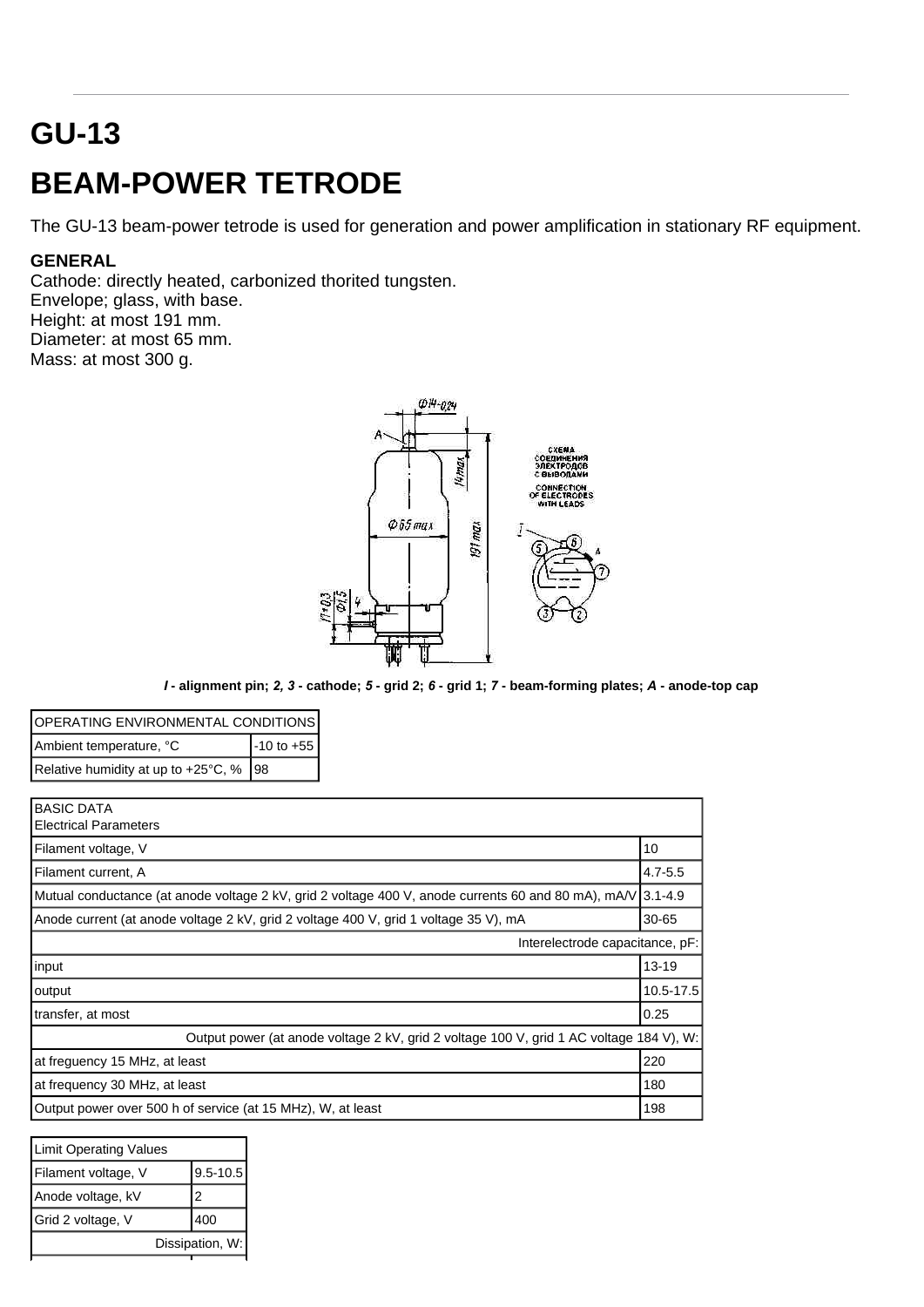**Averaged Anode Characteristic Curves:** 

*Uf*  **= 10V;** *Ug2* **= 0.3kV;**

**beam-forming plates voltage** *U лп*  **is 0**



 $U_f$  = 10V;  $U_{g2}$  = 0.4kV;

$$
\_\_P_{\mathsf{a}\max}
$$

beam-forming plates voltage *U лп* is 0



**beam-forming plates voltage** *U лп*  **is 0**



*Uf*  **= 10V;** *Ug2* **= 0.4kV;**

| lanode                      | l 100 |
|-----------------------------|-------|
| I grid 2                    | 22    |
| Operating frequency, MHz 30 |       |

ia.mA